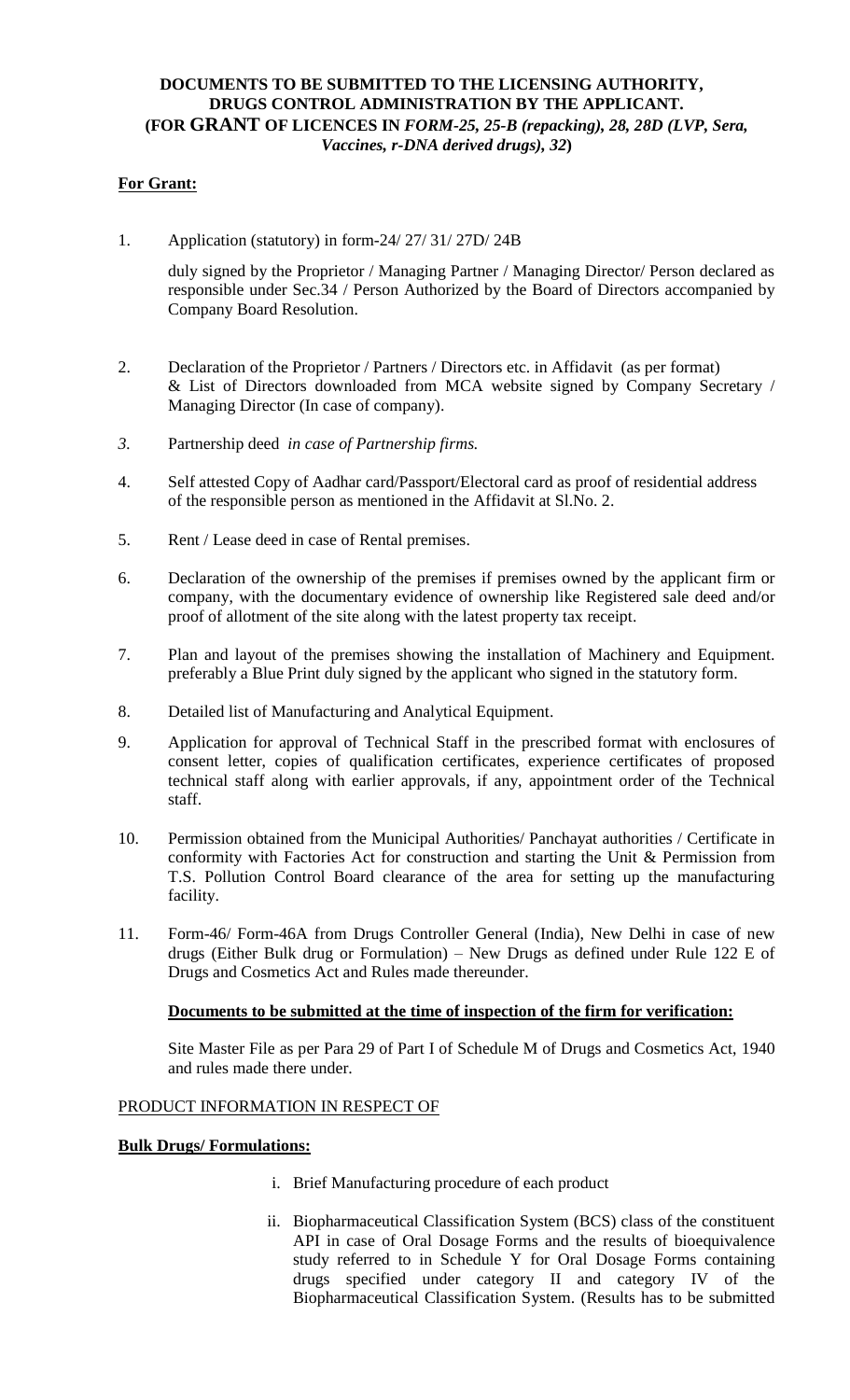as per **Annexure-I**) (as per amendment to the Drugs and Cosmetics Rules, 1945 vide G.S.R. 327(E) dated: 03-04-2017)

#### iii. **evidence and data justifying that the applied drugs:**

(i) contain the constituent ingredients in therapeutic/prophylactic quantities as determined in relation to the claims or conditions for which the medicines are recommended for use or claimed to be useful. (ii) are safe for use in the context of the vehicles, excipients, additives and pharmaceutical aids used in the formulation and under the conditions in which the formulation for administration and use are recommended;

(iii) are stable under the conditions of storage recommended; **(adequate evidence and data regarding stability has to be submitted)**

(iv) contain such ingredients and in such quantities for which there is therapeutic justification. (as per amendment to the Drugs and Cosmetics Rules, 1945 vide G.S.R. 360(E) dated: 10th April, 2018)

- iv. Flow Chart with structural Formula of reactions (for bulk drugs) as per Master Formula record and specifications & analytical procedure of applied products with in-house specification claim.
- v. Copies of monographs for formulations with pharmacopoeial specifications other than IP.
- vi. Form 46/ Form 46-A in case of 'New Drugs' under Rule 122E of Drugs and Cosmetics Act and Rules made thereunder/ NOC from CDSCO for specific quantity export of New Drugs.
- **vii.** Declaration regarding the Brand Names of the Product. **(in case of Formulations ONLY for Export).**

*Note: (maximum no. of products in an application – thirty (30).*

#### **Annexure-I**

#### **Contents of the Bioequivalence Report /Checklist of Documents**

- $\triangleright$  Results of bioequivalence study referred to in Schedule Y, along with the application for grant of a licence of oral dosage form of drugs specified under category II and category IV of the Biopharmaceutical Classification System (BCS).
- $\triangleright$  Bioequivalence report should give the complete documentation of its study protocol, conduct and evaluation.
- *The BE study report should include (as a minimum) the following information:*
- 1. Table of contents
- 2. Title of the study
- 3. Names and credentials of responsible investigators
- 4. Signatures of the principal and other responsible investigators authenticating their respective sections of the report
- 5. Site of the study and facilities used
- 6. The period of dates over which the clinical and the analytical steps were conducted
- 7. Names and batch numbers of the products compared
- 8. A signed declaration that this was identical to that intended for marketing
- 9. Results of assays and other pharmaceutical tests (eg. Physical Description, dimensions, mean weight, weight uniformity, comparative dissolution etc.) carried out on the batches of products compared.